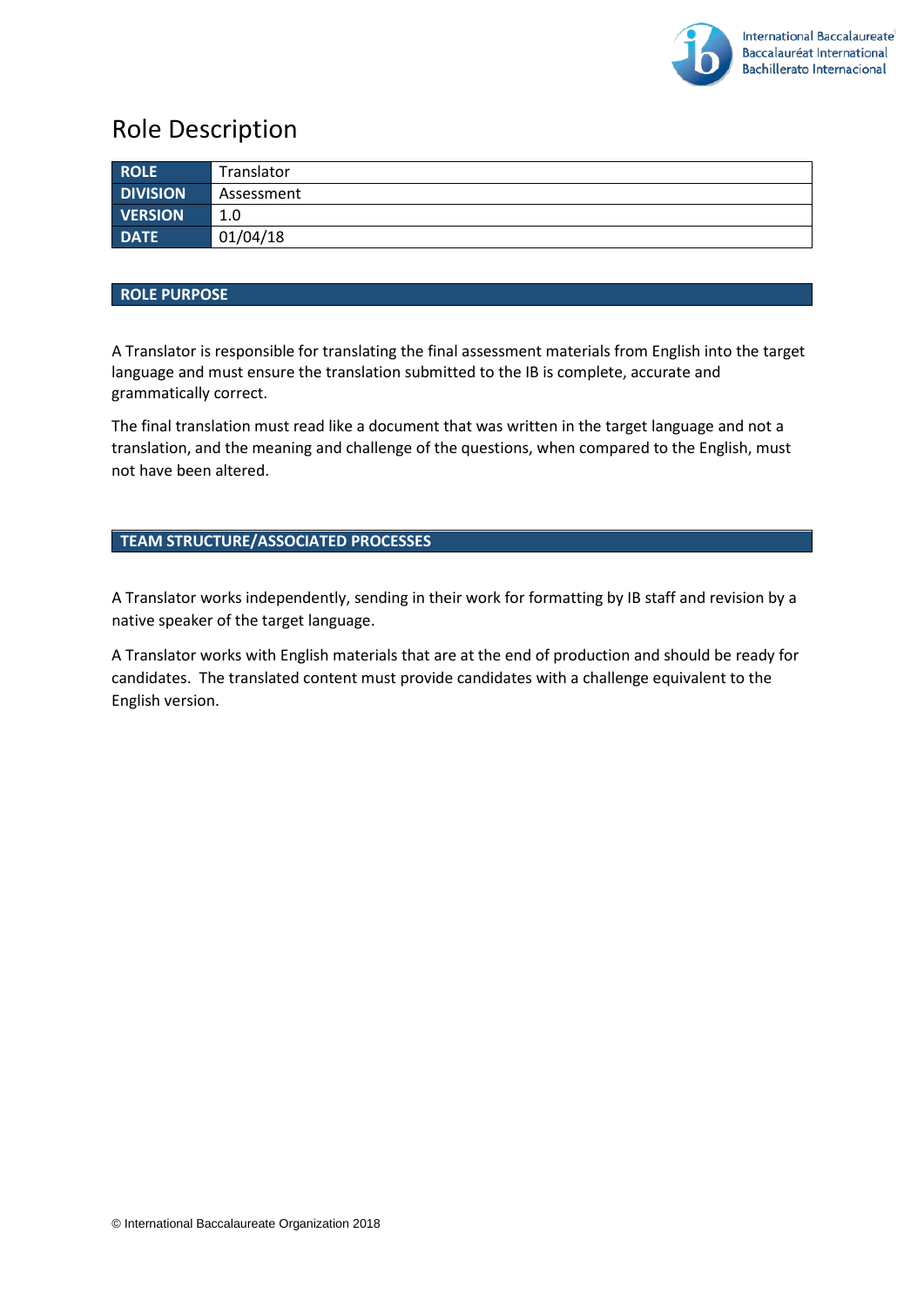

## **ACCOUNTABILITIES AND KEY PERFORMANCE INDICATORS**

| <b>ACCOUNTABILITIES</b>                                                                                                                                                                                        | <b>KEY PERFORMANCE INDICATORS</b>                                                                                                                                                                                                                                                                                                                                                                                                                                                                                                                                                                                                                            |
|----------------------------------------------------------------------------------------------------------------------------------------------------------------------------------------------------------------|--------------------------------------------------------------------------------------------------------------------------------------------------------------------------------------------------------------------------------------------------------------------------------------------------------------------------------------------------------------------------------------------------------------------------------------------------------------------------------------------------------------------------------------------------------------------------------------------------------------------------------------------------------------|
| <b>Production of assessment materials</b><br>Translate the content of assessment<br>materials for the allocated language<br>in line with assessment<br>requirements.                                           | Produce an accurate reproduction of the original<br>$\bullet$<br>English version in the target language with no<br>additions, omissions or deviations.<br>Ensure the translated text is correct in terms of<br>$\bullet$<br>spelling, grammar and syntax.<br>Ensure the translation reads fluently, as if it were<br>$\bullet$<br>originally written in the target language.<br>Ensure the language used does not cause any variation<br>$\bullet$<br>in assessment standards between the English and the<br>translation.<br>Ensure subject-specific terminology and command<br>٠<br>terms are consistent with any guidance documents<br>provided by the IB. |
| Inclusive assessment design<br>Ensure the translation of assessment<br>content allows all students to access,<br>engage with, and respond to<br>assessment material in the most<br>accessible manner possible. | Translate content to match the English, ensuring it is<br>$\bullet$<br>culturally sensitive and appropriate for candidates.<br>Translate content to match the English, avoiding<br>$\bullet$<br>words or phrases which may not be universally<br>familiar.                                                                                                                                                                                                                                                                                                                                                                                                   |
| <b>Style</b><br>Apply appropriate language style to<br>assessment materials.                                                                                                                                   | Apply conventions of the target language in terms of<br>$\bullet$<br>grammar, style, typography and spelling to the content,<br>in conjunction with guidance documents provided by<br>the IB.                                                                                                                                                                                                                                                                                                                                                                                                                                                                |
| <b>Responding to queries</b><br>Respond quickly and clearly to any<br>queries received from the IB.                                                                                                            | Respond to queries from the IB promptly at any point<br>$\bullet$<br>in the publication process.<br>Provide unambiguous answers, with reasoning where<br>٠<br>appropriate.<br>Ensure any amendments provided do not affect other<br>٠<br>content or associated materials and are consistent with<br>the rest of the assessment and the guidance<br>documents provided by the IB.                                                                                                                                                                                                                                                                             |
| Confidentiality<br>Maintain the confidentiality of<br>assessment content.                                                                                                                                      | Comply with the IB security policy to ensure the<br>$\bullet$<br>confidentiality of assessment material is not<br>compromised.<br>Comply with the Assessment IB Educator Conflicts of<br>$\bullet$<br>Interest policy.<br>Use only the IB-specified secure system to send and<br>$\bullet$<br>receive any materials or information relating to<br>assessments.<br>Inform the IB immediately of any potential conflicts of<br>$\bullet$<br>interest.                                                                                                                                                                                                          |